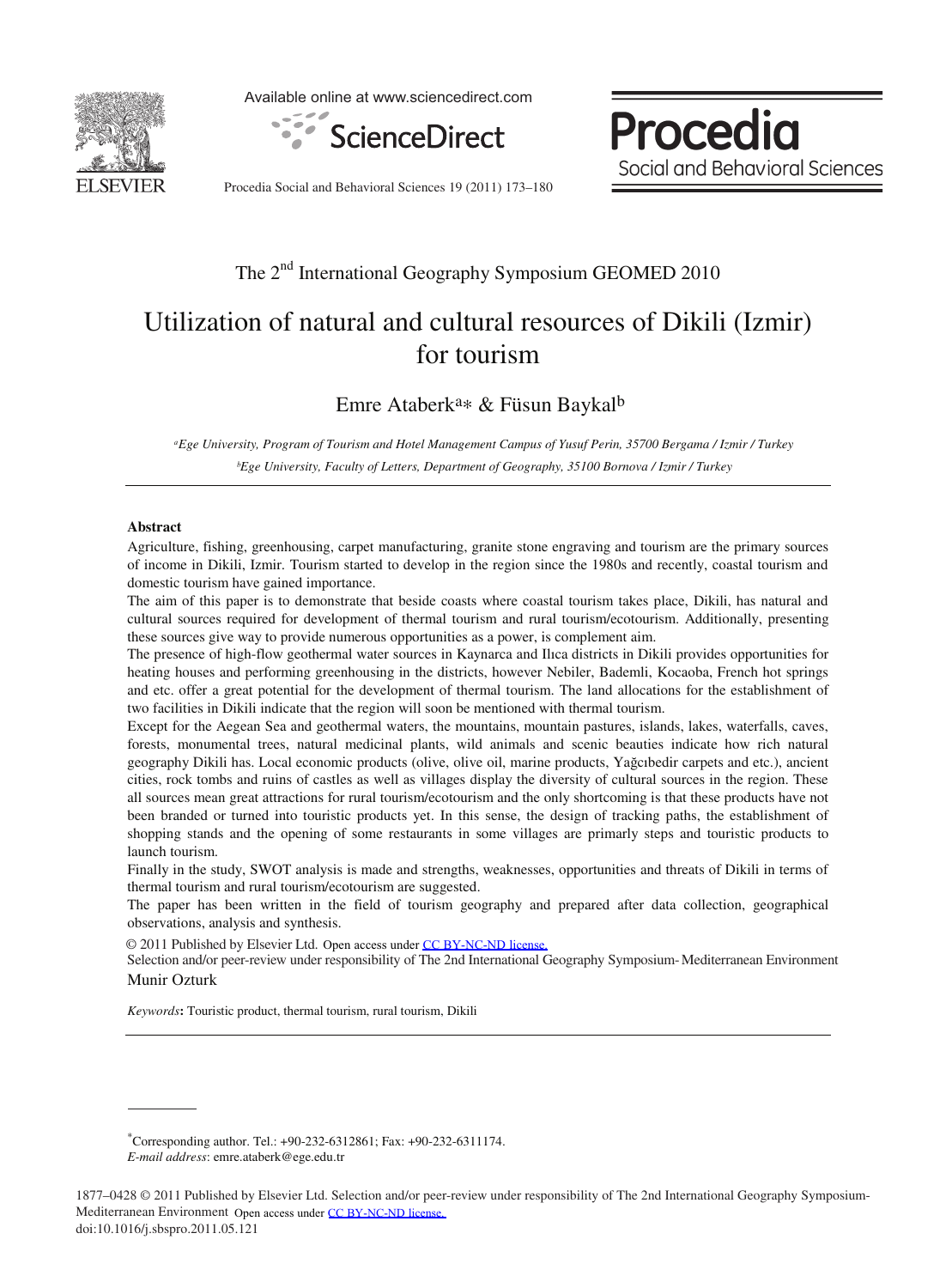#### **1. Introduction**

It is witnessed that several innovations have taken place beyond the classical understanding of tourism in the recent development trend of tourism. Sustainability, conservation-use balance, holding capacity, alternative tourism, diversification, complementarity, integration, competition, brand, image and etc. appear as the most mentioned concepts. The subject of this paper is directly related to diversification in tourism.

"Diversification of touristic products" is the most important pillar of diversification in tourism. Touristic products are closely associated with sources of supply (natural attractions, cultural attractions and service attractions). Richness and variety of sources of supply have an impact on the degree of success of diversification in tourism. Diversification in tourism ensures the optimum use of a tourism locality for tourism in terms of time and space and is also compatible with the concept of sustainability. It is necessary to prepare specific plans and programs in order for the activities carried out for diversification of touristic products to yield beneficial results in every aspect.

The saturation of mass tourism, the damages it has inflicted to the natural environment and the fact that tourists are headed for different attractions instead of sand-sun-sea and look for different excitements have brought the concept of "alternative tourism" to the agenda. Alternative tourism is a concept that covers those types of tourism that have developed as alternatives to mass tourism, in which sun, sea and coasts are used as sources. Types of alternative tourism are gradually increasing in number, and they increase their shares in the tourism pie. Although the concept of alternative tourism is used by many countries around the world, generally two basic approaches are mentioned. The first one is that alternative tourism plays a role that is dependent on and complementary to other types of tourism, whereas the second one is that it is stimulated with more special issues with features that are different from those of traditional tourism.

Under the present competition conditions, it is necessary to adapt the existing touristic products to the trends of tourism or to develop new touristic products. Since those destinations which fail to accommodate to this change and which do not track innovations cannot meet the expectations of tourists, their chances of competition will decrease and they will have the risk of losing their market shares. Touristic destinations prefer diversification of touristic products in order to increase their existing demands, to create new demands, to increase the occupancy rate by extending tourism to the whole year and to enhance profitability.

In the "Tourism Development Plan of Izmir" [1], it is requested to stimulate the unused or inefficiently used source potentials in the province within the scope of sustainable tourism. With this purpose, emphasis is laid on the development of varieties of touristic products such as mountain, winter sports, plateau, nature, farm, golf, hot spring, yacht, cruise, congress, youth and entertainment.

Policy alternatives to transform Izmir into a destination that can compete in the national and international tourism markets are provided in the study of Izmir Development Agency, dated 2009 (Varieties of Tourism in Izmir and Analysis of Need for Tourism Investments). In the last section of the study, Izmir is divided into four main regions, and explanations are provided for the types of tourism that might be developed in accordance with the potential of every region.

Konak, Cesme, Selcuk, Menderes, Foca and Balcova are the outstanding districts in the tourism of Izmir. On the other hand, Bergama, Dikili, Karaburun, Odemis, Seferihisar and Urla have lagged behind in terms of investment and promotion and failed to obtain any share from the market, although they have tourism potential in terms of resources [2].

Although not at the desired level, some noteworthy tourism development is observed in Dikili, Foca and Bergama among the northern districts of Izmir. Besides Dikili and Foca that have partially acquired the characteristic of being a destination in coastal tourism, Bergama has not been able to fully reach the stage of being a destination for cultural tourism yet.

The district of Dikili is located in the west of "Coastal Aegean Section" of the Aegean Region and in the north of the coasts of the Aegean Sea. The district territories surrounding the Gulf of Dikili are bordered by the Gulf of Candarli in the south. The Lesbos Island is located some 18 nautical miles west of the district center of Dikili (Fig: 1).